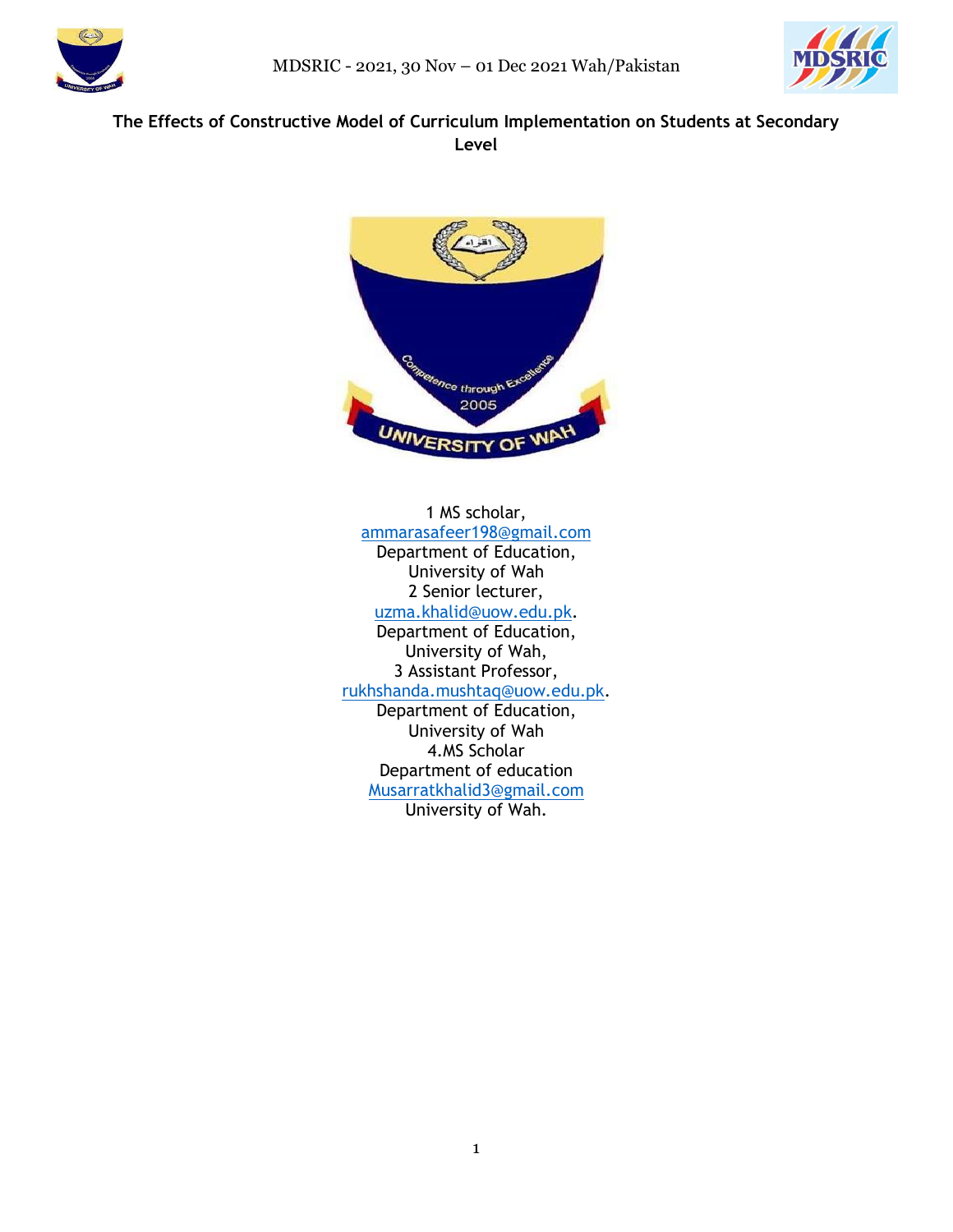



**Abstract:** The purpose of the study is to experiment that how a teacher conduct curriculum practice into class and design a framework by using the constructive model. Constructive model consist of three phases to conduct the various activities of students, assessment and outcomes. According to Bigg's model of curriculum, teaching learning activities consist of bloom taxonomy which checked the accuracy of model. The teacher conducts the two groups, one is experimental and other is controlled. The control group consists of previous module which is based on traditional studies mainly focused on the theory of critical reflection action and compares this module to a new module. The Experimental group consists of constructive model. Assessment was included the assessment reflection theory writtenreport, evidence of having completed the prescribed mentoring observation cycle. The outcomes were thus related to the student outputs results which concentrate on teacher's learning to support new curriculum activity to the phase of adaptation, if applicable. Then secondary level school teacher testifies it on student in class room environment and checks the ability of a student and investigate a new approach to implement in curriculum development. For this purpose, Government Secondary school was selected according to qualitative and quantitative both scheme of studies. The tests were designed to collect the results of this study through activities and practice thus concludes the results. The approach was focus on the achievements of student on both respective of controlled and Experimental groups. A qualitative data was obtained through using the approach of content analysis. This study was contained the pedagogical approach for

teachers in respect to curriculum model of development, constructive model of curriculum comes into practice based curriculum; Internal and external factors to proposed curriculum also see the response of the teachers, students and school; scheme of studies follows the intended learning outcomes and assessment will prepared only to see the assessment criteria of students

The purpose of this study was to identify the different policies of curriculum implementation through constructive model from several types of curriculum development. The curriculum constructive technique was assured that how it's better than other methodologies. The purpose of this implementation was to conclude the better learning outcomes and encourage for the new textual design of curriculum.

**Key words:** Constructive Model, Curriculum Implementation, Knowledge sharing, knowledge achieved, knowledge developed.

**INTRODUCTION:** Curriculum implementation refers to that how a teacher delivers the lectures and academic curriculum either it consists of lessons plan, suggestions script and multimedia system or any other resources. Such designs are focused on instructions through the use of different resources which are based on the participation of expertise teacher that she uses methods to implement such strategies according to the level of school learning and maintain such structure of curricula to meet the desired objectives Wiles,J.W., & Bondi, J.C (2014). Curriculum implementation involves the whole activities into practice which is prescribed and consists in the detailed courses of study, syllabus and subjects Chikumbi, N. & Makamure, T. (2005).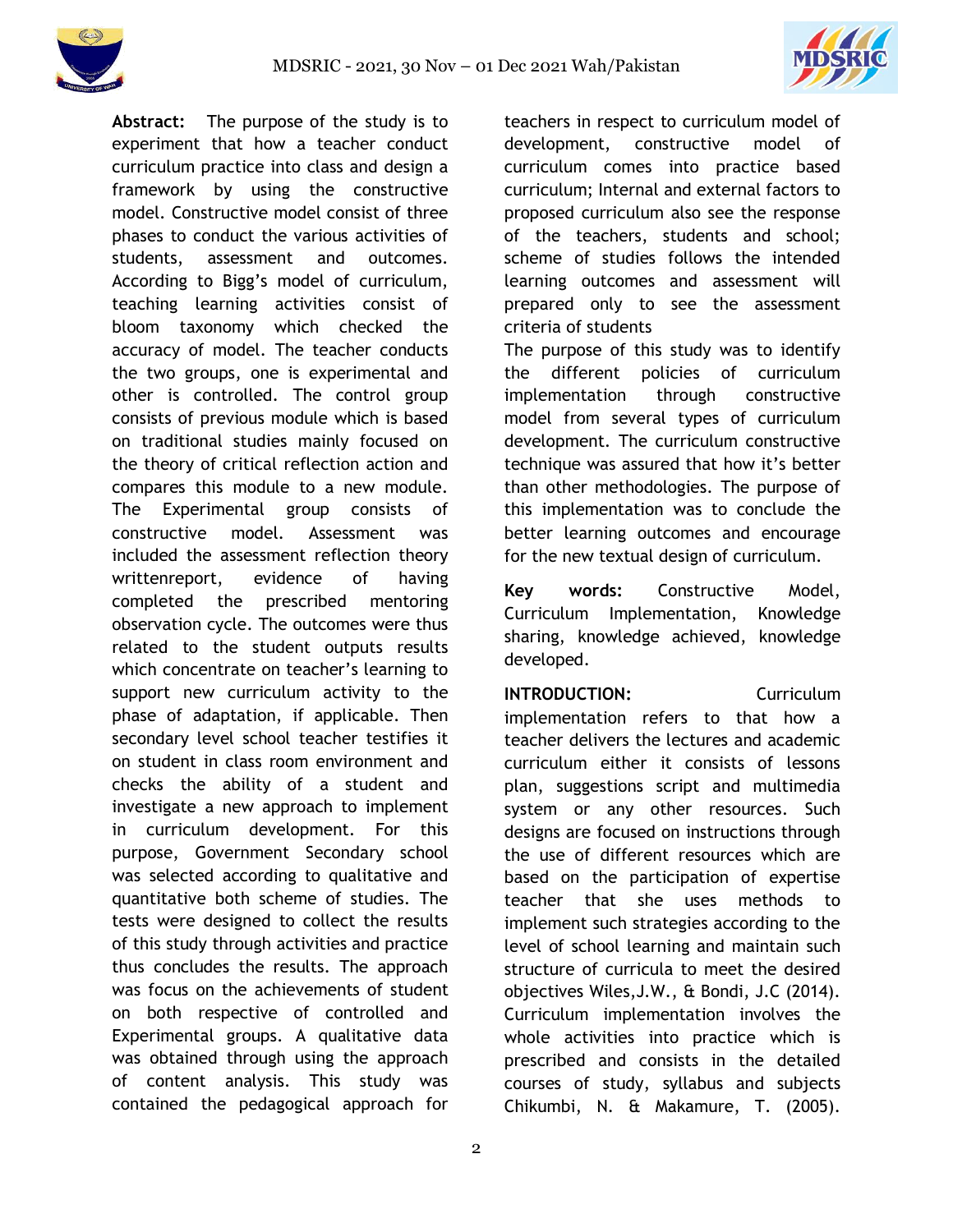



Mkpa, M. A. (2007) defined curriculum implementation translate a curriculum into a specific task and divides a documents into operating curriculum through the use of students and teachers consecutive efforts and other concerned resources. Curriculum implementation demands the efforts of end -user in curriculum on all level to combine it through effective implementation and achieve the specific goal that directly effects on examination. These definitions define a curriculum as learning experiences which practice implementation techniques in government high schools. This definition implies both planned and unplanned knowledge, skills, and attitudes. Sowell, E. J. (2005). Most researchers expressed that students learn better in better condition classroom learning situations and in other classrooms they are frustrated because some teachers continue to develop students' skills while others do advance their professional skills with the same curriculum. It is current need to understanding of different curricula when implement a single curriculum.

## **1.1: Implementation of curriculum:**

 Guru and Weber (2010) define the curriculum implementation as a conduct communication disputed and unpredictable process with the adaptation of the policy which laid down the results of unexpected outcomes. The definition of curriculum implementation is a complex process, which is to be a planned and systematic process that needs to be planned carefully by the designers. Although it's devoid of the complete attention it deserves. Patterson and Czajkowski

(2002) in most circumstances the whole procedure totally failed in adoption and no systematic planning is done to the implementation phase. They further add that curriculum changes are not properly organized in class room structure; even then they are not effective in day to day interaction neither between any institution and society nor between the teachers and the students.

 Education reforms have revolutionized many countries and teacher experience in several ways. The first curriculum reform was introduced in South Africa; Curriculum (2005) was introduced in 1997 after the arrangement of democratic Election in 1994. The introduction of 2005 emphasized greater autonomy for the requirement of updating of new knowledge for teachers to apply any kind of competencies, new technologies are presented through emergence of radical change to be a part of these demographic, cultural and compositional changes were introduced in classroom premises.

## **1.1.1: Intended learning outcomes:**

 The learning outcome described that it is very beneficial to select the specified contents and the theory of plan to apply the instructional strategy to constructing a test and to evaluate the student for assessing to improve the overall.It should be specific, it should be achievable, it should be measurable, and it should be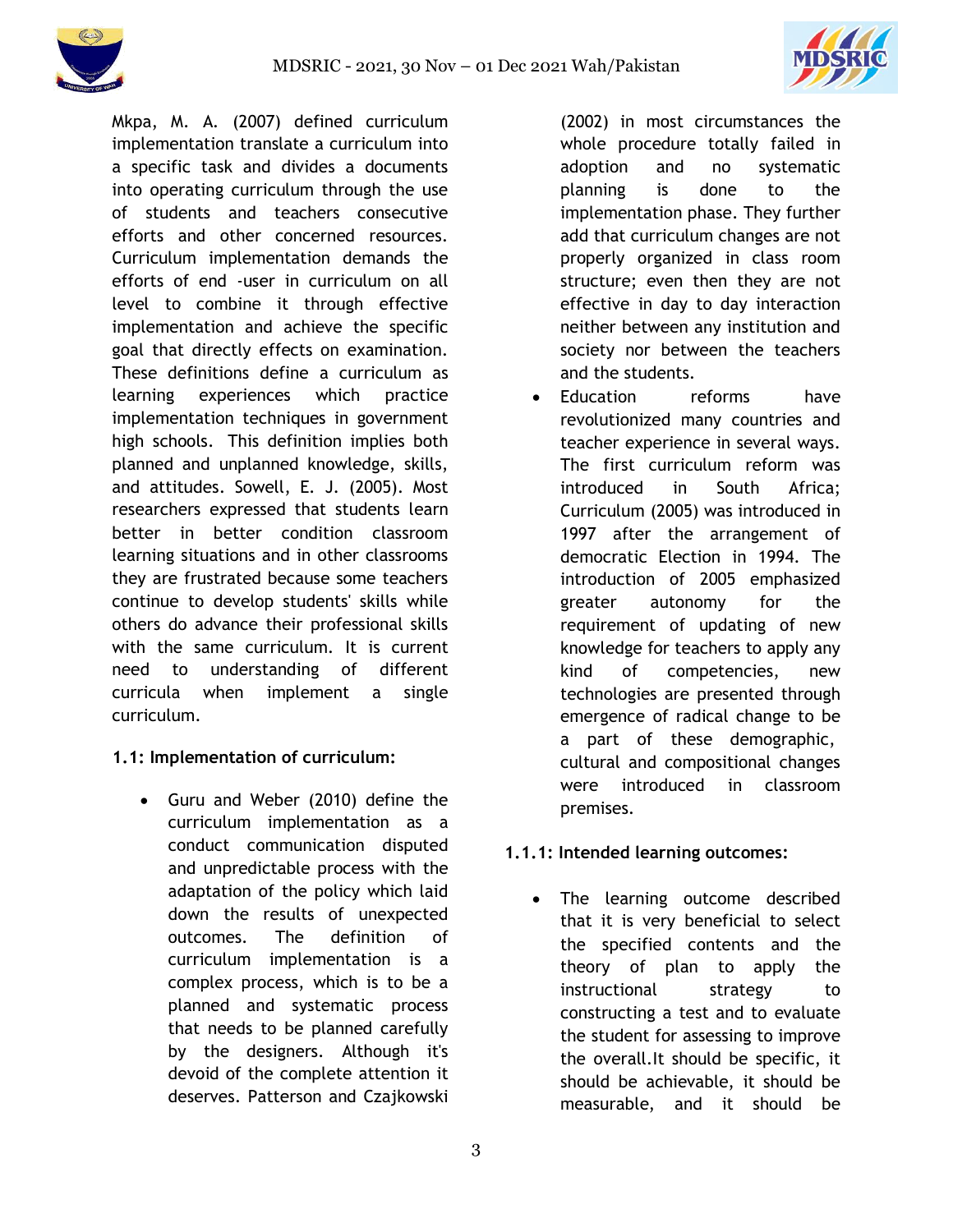

relevant and timely. These outcomes may be applied after the specific formula and its advantages and the learning levels of bloom taxonomy studies.

## **1.1.2: Assessment:**

- Assessment methods consist of pre/post test evaluation, the interview of the student and the time duration of the paper with exercise and standardized test instrument to gain the assessment information, a teacher should rewrite the modified objective, identify a student capability and the situation which she or he needed to be observed and clarifies what she want to teach. She would discuss it with their colleagues and their fellows and revise their assessment measurements. It is the base of design a curriculum implementation which comprises five questions that a student would be able to, according to teacher Desire is known to be an outcome, and the design of the curriculum that is according to the needs of the student in a wellorganized and systematic way in order to do this well and the kind of activity the student will perform in the classroom. That the pedagogy that facilitates the learning and learner demands and demonstration of learning material through using the different assessment methods by collecting the information about the student and the criteria that he follows that the student knows and has done well or not.
- **1.1.3: Teaching learning activities**:

 Linking the outcome with the teaching activities and assessment one is clearly defined in the outcomes. Clearly defined those outcomes according to the skill of the student that is needed to become a competitive learner the practical skills are assigned to the student in the form of task analysis. Topic analysis is a key against of the students and achieve the information which is required to meet at the end of the session Class, to observe that how is the learning phase appropriate for An individual and the what kind of hard work is necessary to evaluate his capacity of learning which are clearly written in a plan of assessment.

## **2: Purpose of the study:**

## **2.1: Research objectives:**

- To study the effectiveness of constructive model.
- To implement Constructive model of teaching
- To study the feasibility of curriculum implementation.

**2.3: RESEARCH QUESTIONS:** Research questions include the following question of the research;

- What techniques were used in the style of implementation techniques of curriculum implementation?
- How was it influenced on teachers and students?
- What was the relationship between the constructive model and previouslearning models?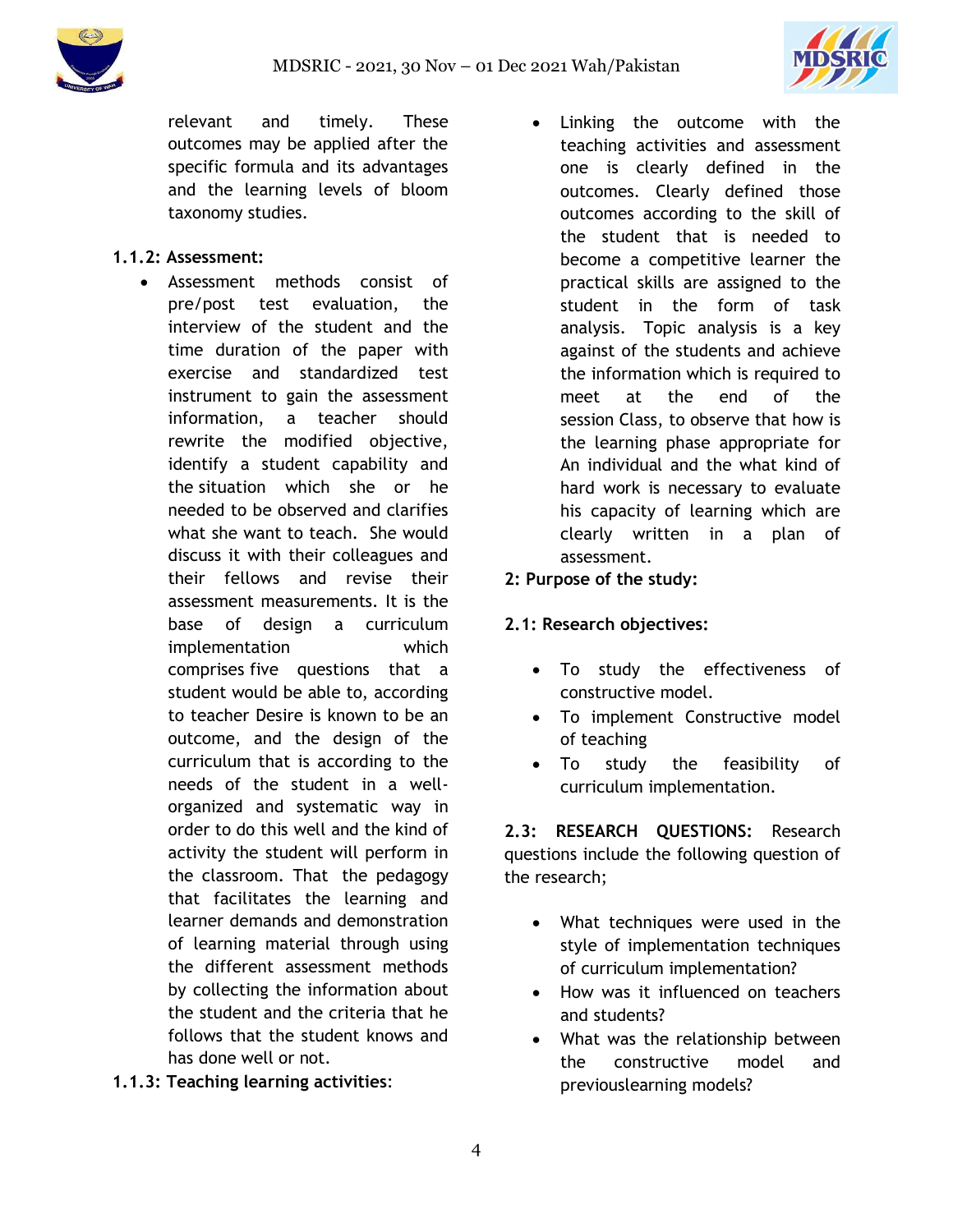



## **FRAMEWORK:Daigram 3.2**



- The Effectiveness was measured through analyzing student academic Achievement.
- To measure the achievement, valid and reliable result was developed.
- The Sample size was 60. 30 was contained in each group

#### **3.1:EXPERIMENTAL GROUP METHODOLOGY:**

• In this experimental Research; Quasi Experimental design was applied.

## **3.2:Cognitive Level**

(Bloom, 1956) has distributed level into following categories.

## **LEVEL, Attribute, keywords and Example of CLO according to CognitiveDomain**

| <b>COGNITIVE</b> | <b>EVEL</b>       | <b>KEYWORDS</b> | <b>EXAMPLE OF SLO's</b> |
|------------------|-------------------|-----------------|-------------------------|
| <b>LEVEL</b>     | <b>ATTRIBUTES</b> |                 |                         |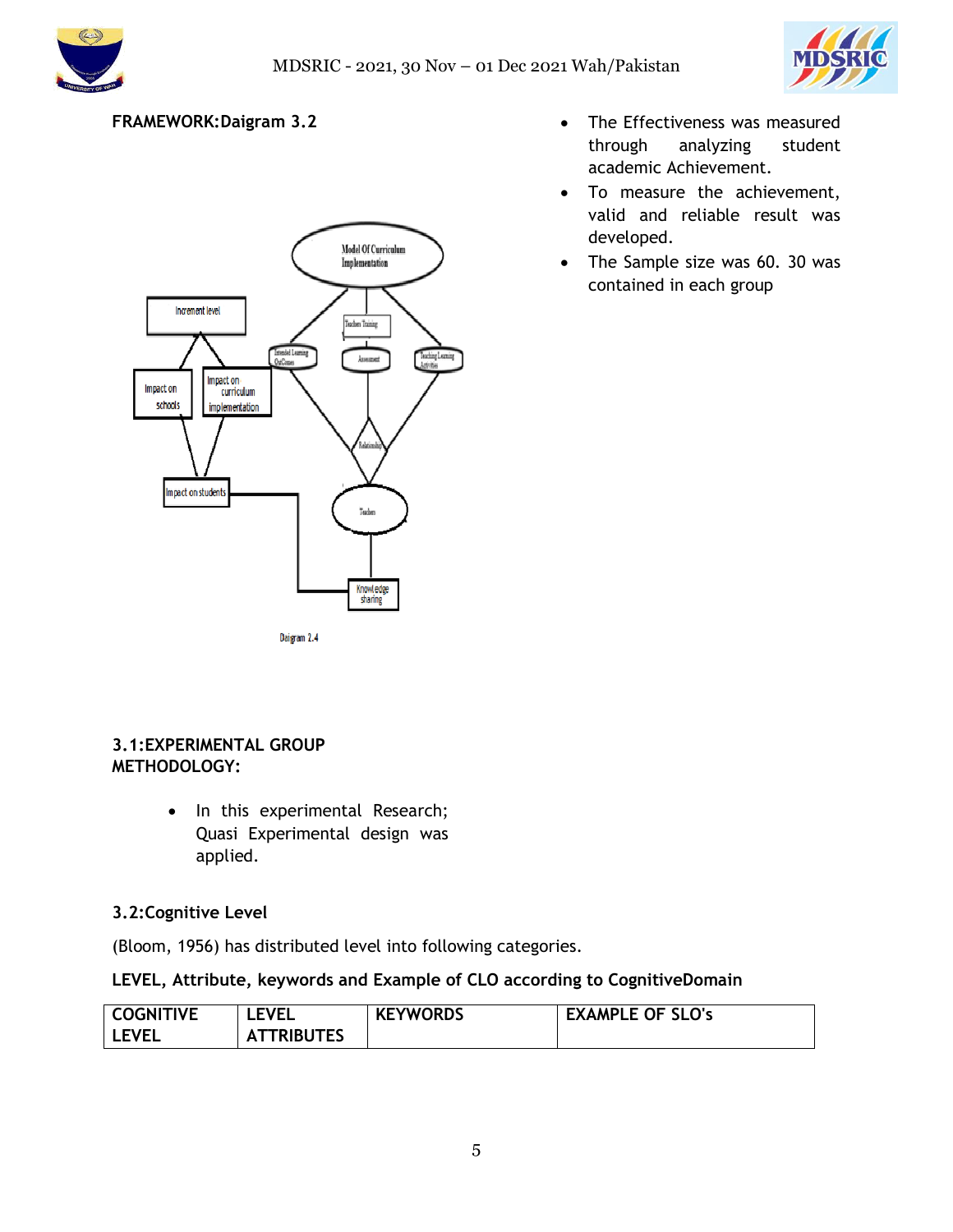



| C1 Knowledge                    | Rote,<br>memorization,<br>recognition or<br>recall of fact           | Find, Define, Label,<br>Describe,<br>memorize,<br>locate,<br>recognize,<br>identify,<br>record,<br>tell,<br>name,<br>list,<br>recite, select, relate.                                                                                   | Define: Define the chapter<br>including its Future<br>perspectives and technologies<br>use like book marking, Flash<br>cards, rote learning based on<br>repetition and justify it<br>through reading.                                                                                                        |
|---------------------------------|----------------------------------------------------------------------|-----------------------------------------------------------------------------------------------------------------------------------------------------------------------------------------------------------------------------------------|--------------------------------------------------------------------------------------------------------------------------------------------------------------------------------------------------------------------------------------------------------------------------------------------------------------|
| C <sub>2</sub><br>Comprehension | Understanding<br>what the facts<br>means                             | Convert,<br>transform,<br>Examples,<br>match,<br>restart,<br>paraphrase,<br>change, rewrite, give<br>illustrate,<br>express,<br>generalize,<br>extend,<br>summarize, interpret,<br>compare,<br>Explain,<br>Predict                      | Explain: In subject wise topic<br>choose appropriate<br>methodology like in science<br>choose experiments and in art<br>and literature writing new<br>sentences in Their own words.<br>Rewrite the principle includes<br>test writing<br>Technology use in form of<br>Google search, notes and<br>libraries. |
| C3 Application                  | Correct use $of$<br>Facts, rules,<br>or ideas                        | Use, apply, Change,<br>Solve, choose, sketch,<br>modify,<br>make,<br>dramatize,<br>discover,<br>classify,<br>prepare,<br>show,<br>produce,<br>construct,<br>paint<br>demonstrate,<br>illustrate                                         | Apply:<br>In mathematics, student need<br>to perform by calculation<br>based on critical thinking of<br>their own.<br>In Science, by using projectors<br>need to show a movie or any<br>other experiment to create a<br>new thing. Need to practice on<br>lab or class.                                      |
| C4 Analysis                     | <b>Breaking</b><br>Down<br>information<br>into<br>component<br>parts | classify,<br>Analyze,<br>Survey,<br>separate,<br>distinguish,<br>infer,<br>categorize,<br>sub l<br>divide,<br>inquire,<br>differentiate, probe,<br>attribute, investigate,<br>select,<br>experiment,<br>point out, compare,<br>contrast | Investigate: To search out<br>error from a piece of<br>information which are given<br>and elaborate it comparison to<br>the future perspective and<br>highlight its importance by<br>organizing a debate and<br>questioning in classroom.<br>In Science subject, run a test<br>and clarify confusions.       |
| C5 Synthesis                    | Combining<br>part to make<br>a new whole                             | Plan,<br>role-play,<br>compose,<br>invert,<br>hypothesis,<br>design,<br>revise,<br>construct,<br>collect,<br>develop,<br>formulate,<br>predict,<br>create,<br>organize,<br>combine,<br>originate,                                       | Composer: After checking,<br>Select the most appropriate<br>methodology for selection the<br>effective Procedure of the<br>task.<br>In science subject, Choose a<br>further process for laboratory.<br>In arts subjects, surveying and                                                                       |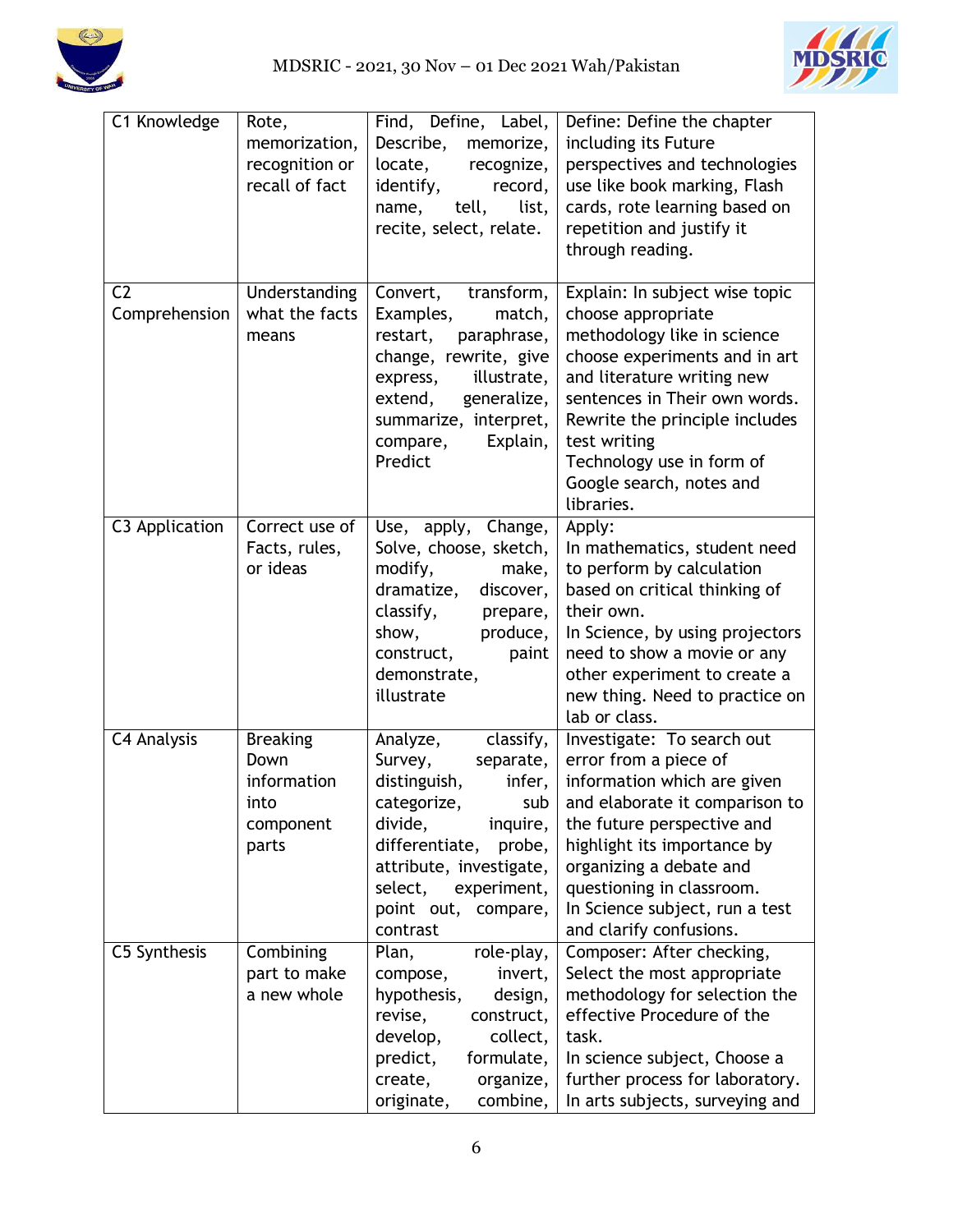



|                |                               | arrange                |                    | internet ad combine the piece<br>of information into whole to<br>increase its intensity. |
|----------------|-------------------------------|------------------------|--------------------|------------------------------------------------------------------------------------------|
| C6 E valuation | Judging the<br>value or worth | Appraise,<br>critique, | deduce,<br>defend, | Evaluate: Create a new model<br>that is related to modify an                             |
|                | of information                | recommend,             | con                | old model.                                                                               |
|                | or ideas                      | clued,                 | decide,            | Write the whole operational                                                              |
|                |                               | criticize,             | evaluate,          | work.                                                                                    |
|                |                               | consider,              | weight,            |                                                                                          |
|                |                               | judge, support, rate   |                    |                                                                                          |



Daigram 3.2

**4:Data collection:** The scale for measuring which was used for intended learning outcomes assessment of the student and teaching activities to increase the level of the Curriculum implementation phase.The validity of the test was constructed by experienced supervisors and thus proved to be a hypothesis of experiment to be true.The consistency of item analysis was

confined in two new items which adopted a technique of implementation to ensure that scales were appropriated; the final results are shown in table 1.Implementation strategy was to construct a new idea into practices in school and then organized the whole procedure (Marz & Kelchtermans,2013). Intended learning outcomes focused on the student important for future prospective teaching learning environment and assessment was taken during the class and then the teaching techniques and activities are made after this procedure table of specification was entirely focused on the technique of teachers and prepared by organizing the classroom and a workshop session by conduct a 15 days class before the experienced and control group both was organized. The whole process was discussed by the researcher herself. The implementation strategy was based on

Bloom's taxonomy and appropriate use of A.V AIDS and examines the intensity of school and teachers to create an effective procedure.It involves extensive use of collective feedback from the area teacher and includes leadership as well. The mechanism follows the multimedia, projectors, and all other resources of AV AIDS and the school underlying various problems of proper facilities but they concentrate on proper arrangement of these facilities to provide the new methodology influenced by a new form of learning to get desirable results. That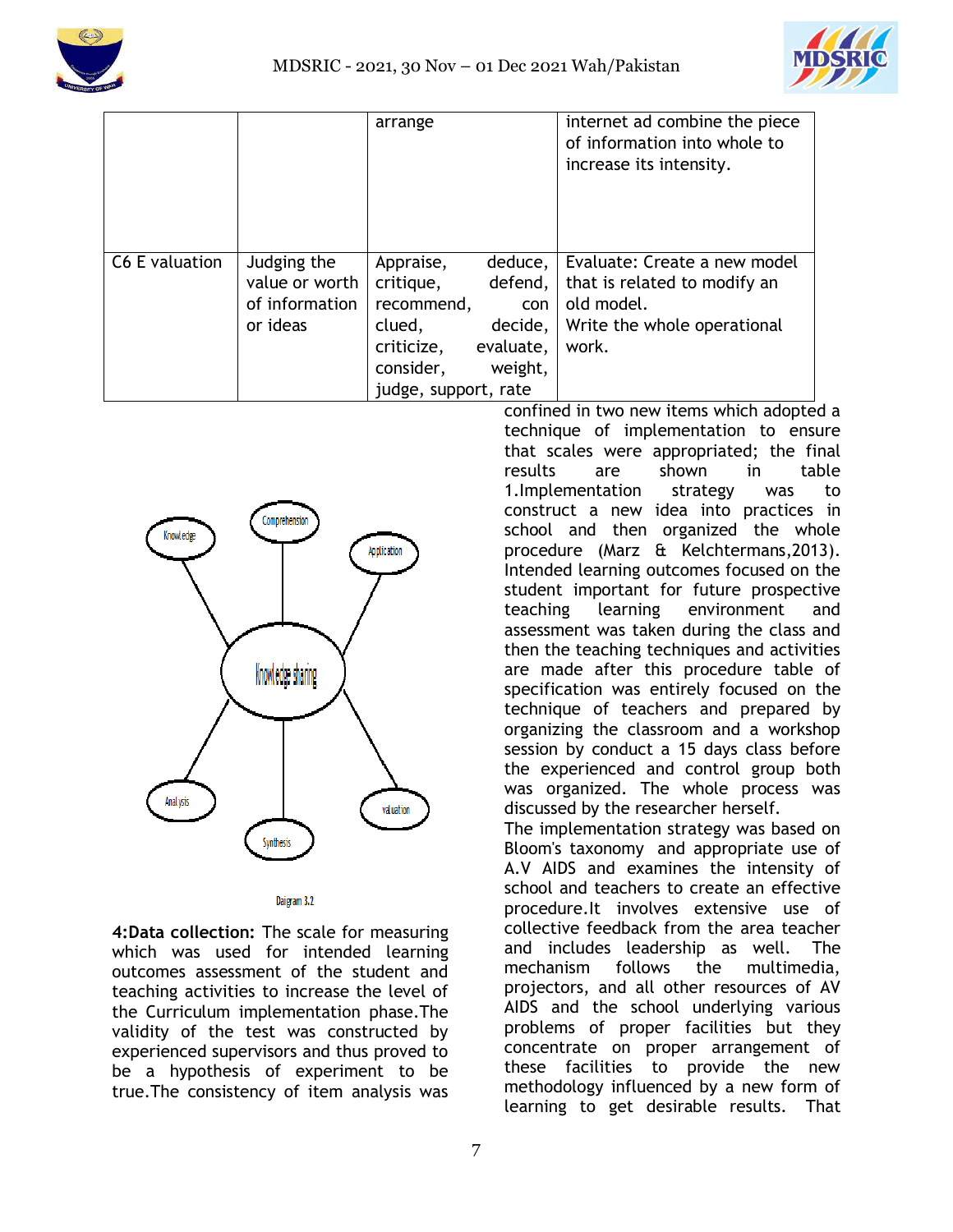



needs to be acquired through the classroom perfect arrangement. It also uses multiple ways of sharing knowledge and eliminates the information which is useless at this scale. At this larger scale reforms, it is used extensive need of improvement regarding old beliefs (petko et al., 2015; Ramberg 2014; Thoonen et al., 2012)

Teaching and Learning activities can be teacher controlled, Peer Controlled and self-Controlled. Assessment criteria are achieved through using verb association with higher levels of learning taxonomy. Reflective theory consists of John Dewey proposed critical action theory process of thinking about action. Participants were selected from government school and the cluster techniques were used through a data collection method. The teachers were selected for every workshop session. A result proposed until the session complete.

**5:Data analysis:** Data was obtained through the use constructing test, the reliability and accuracy. The resultwas based on Experimental group that is better than the control group.In this Phase the respondents provided a response after understanding and ensured to be the structure of taxonomy and teachers performances, which gathered information from the student by conducting tests. The reliability of the test depends upon the measurements which were estimated. The analysis shows that the structure of the implementation strategy was based on the activities of Bloom's taxonomy of cognitive domain and imposed a greater impact on the student and result found from the data. The theoretical framework shows that number of items in the list. Variables used to be a parameter the whole was being collected by the probability sampling of cluster technique and the students were being selected by equal probability of chance and measure the student

performance and students were selected according to their intellectual ability and for this purpose government school has been selected to this examine, the depth of study being observed through practice.

**Findings:** The result shows that the teacher involved in the curriculum implementation process using the strategy of constructive model in terms of knowledge sharing knowledge (.95),achieving (.90) and knowledge development (.85) that ongoing a large curriculum reform. It has a significant level on the school development work and sustaining the growth of educational level stability that perceived the curriculum implementation to align with the national curriculum as a Core and the suitable result found by constructive methodology it also focuses on the successful knowledge sharing, knowledge achieving and knowledge development by increase the level stability which received through the curriculum implementation technique. It increase accuracy and reliability within the curriculum the means, standard deviation and correlation all are composite in one table which are significant strategy follow. It increases the curriculum sustainable development at the National level of the schools.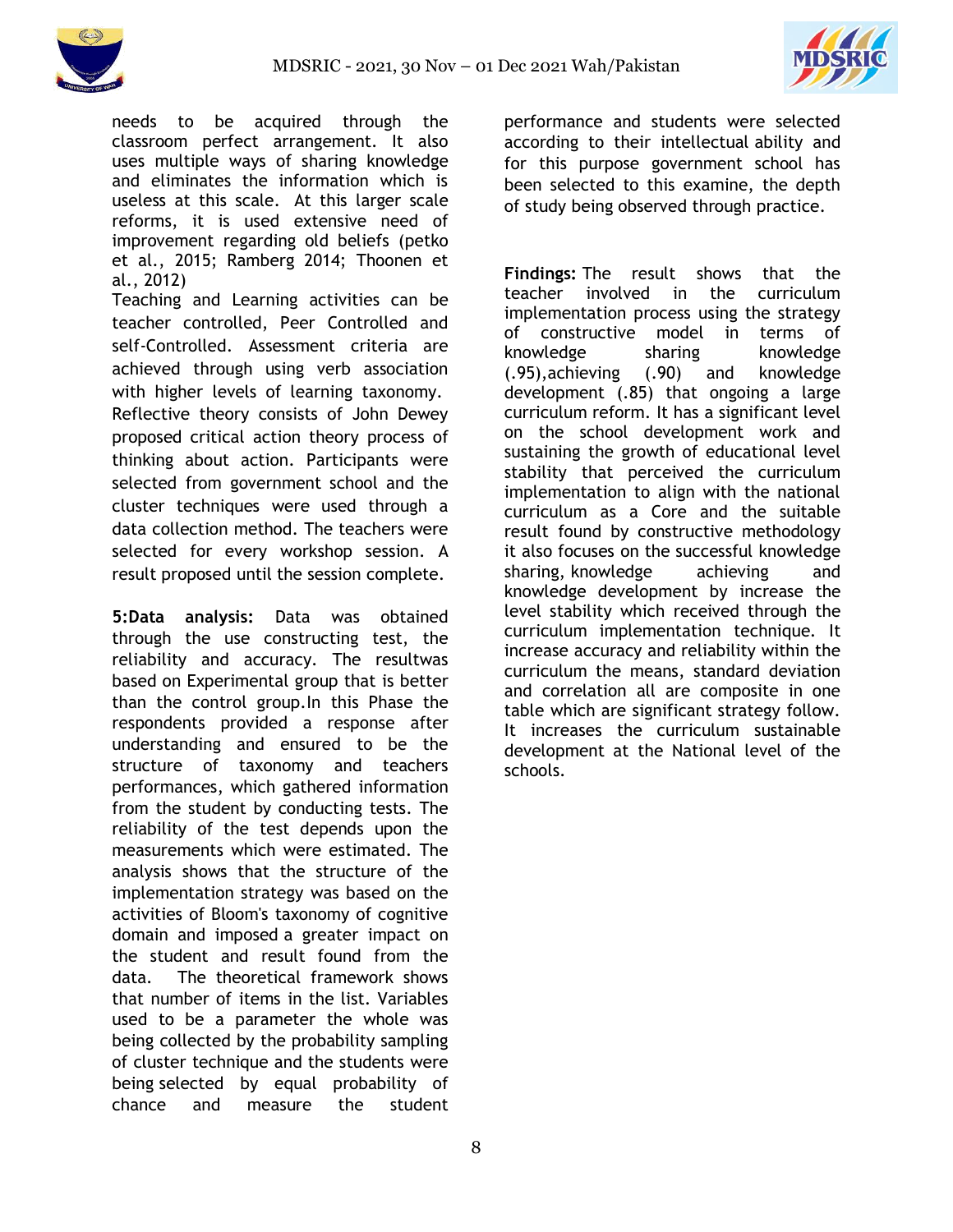





**Conclusions:** The study contains the element of the successful educational model of Curriculum development interrelation between the curriculum implementation in term It impact on student their intellectual ability.

It provides the great significance at school level and development in educational system which is highly sustainable increase the accuracy off work it follows the complete objective and concentrates the goal which impacts on the curriculum implementation.

#### **References:**

Bloom, B.S. (Ed). Engelhart, M.D., Furst,E.J.,Hill,W.H., Krathwohl, D.R(1956)

Taxonomy of Educational Objectives, Handbook I: The Cognitive Domain. New

York: David McKay Co Inc.

Biggs J.B, Tang C. Teaching for Quality Learning at University; what the student

does: Maidenhead: Open University Press, 2007: 50–63.

Biggs J.B, Tang C (2011). Teaching for quality learning at university (4th ed.). Berkshire: Open University Press.

Biggs. J.B (2003) Teaching for Quality Learning at University – What the Student Does 2nd Edition SRHE / Open University Press, Buckingham

Chikumbi, N. & Makamure, T. (2005) Training teacher for Quality Education in Europe, European Journal of teacher Education